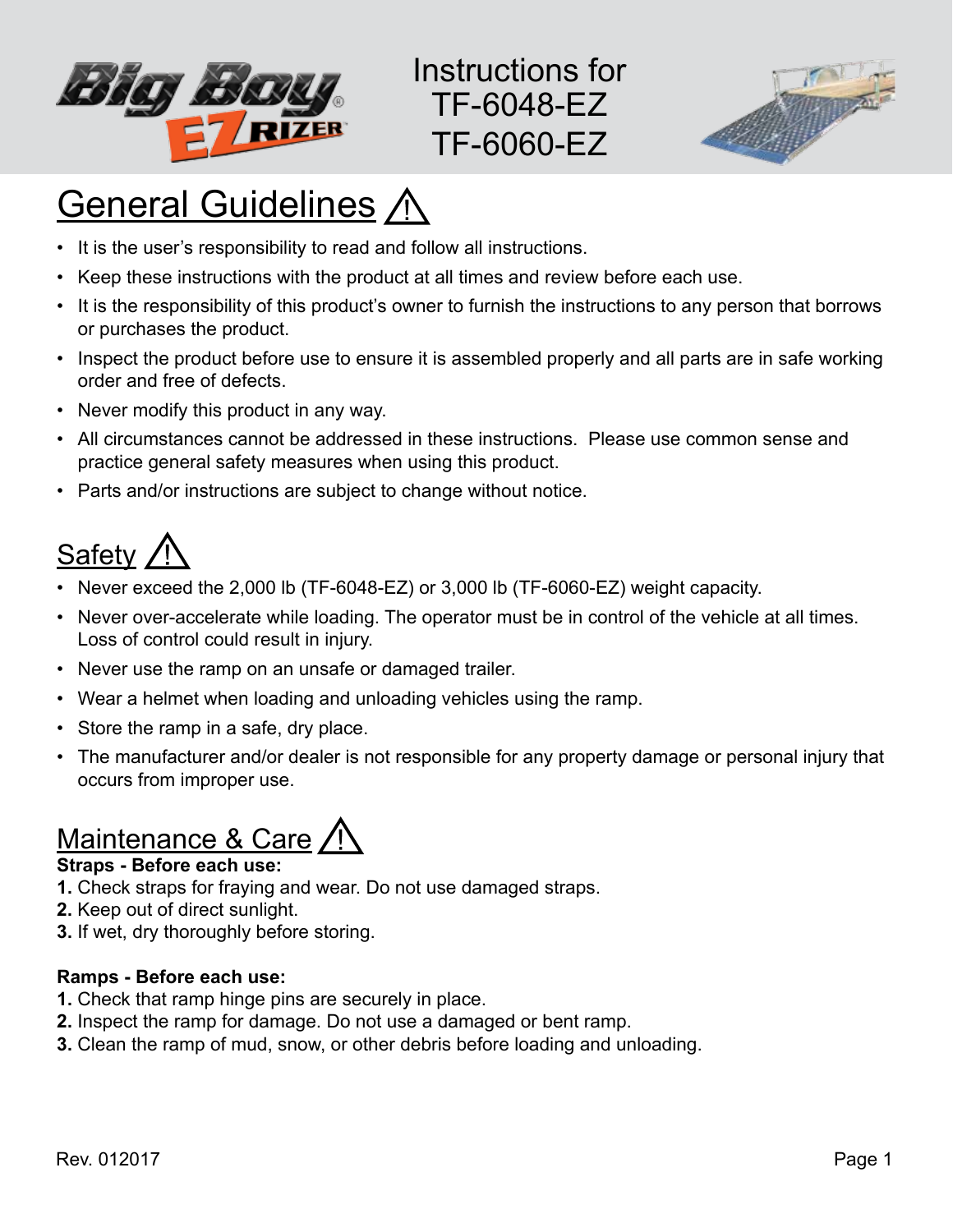### **Preparation for Loading**

- 1. Park the trailer on firm, flat ground. Make sure the trailer is properly hitched to the vehicle and level.
- 2. Check the trailer for damage or wear. If the trailer is not sturdy or is damaged, do not continue.
- 3. Remove any obstructions from the trailer bed.
- 4. Unfold the ramp and place the attaching plate on the edge of the trailer. Make sure the ramp centered on the loading surface, resting on hard, level ground, and is at the lowest angle possible. Use one of the following options:
	- For a standard trailer edge, place the ramp attaching plate tight against the trailer edge. Safety straps are required - see Securing Ramp section.
	- If your trailer has a ramp attachment bracket, fit the ramp attaching plate lip into the bracket. Safety straps are not required (skip Securing Ramp section).
	- This ramp may be used with the Alumi-Loc bracket (sold separately) to prevent ramp kick-out in the safest way. See dealer for details. Safety straps are not required (skip Securing Ramp section).



# **Securing Ramp**

- 1. Before each use, check the straps for fraying/wear. Do not use damaged straps.
- 2. Loop the strap around the bottom cross beam on the underside of the ramp. Loop the S-hook through the loop end.
- 3. Pull the strap tight, cinching the loop around the cross beam. Find a secure place to hook the safety strap, such as a tie-down loop on the trailer. Hook the end of the strap to the trailer.
- 4. Tighten the strap securely and make sure the ramp is secure against the trailer.
- 5. Repeat steps 1-4 with the second strap.



Rev. 012017 Page 2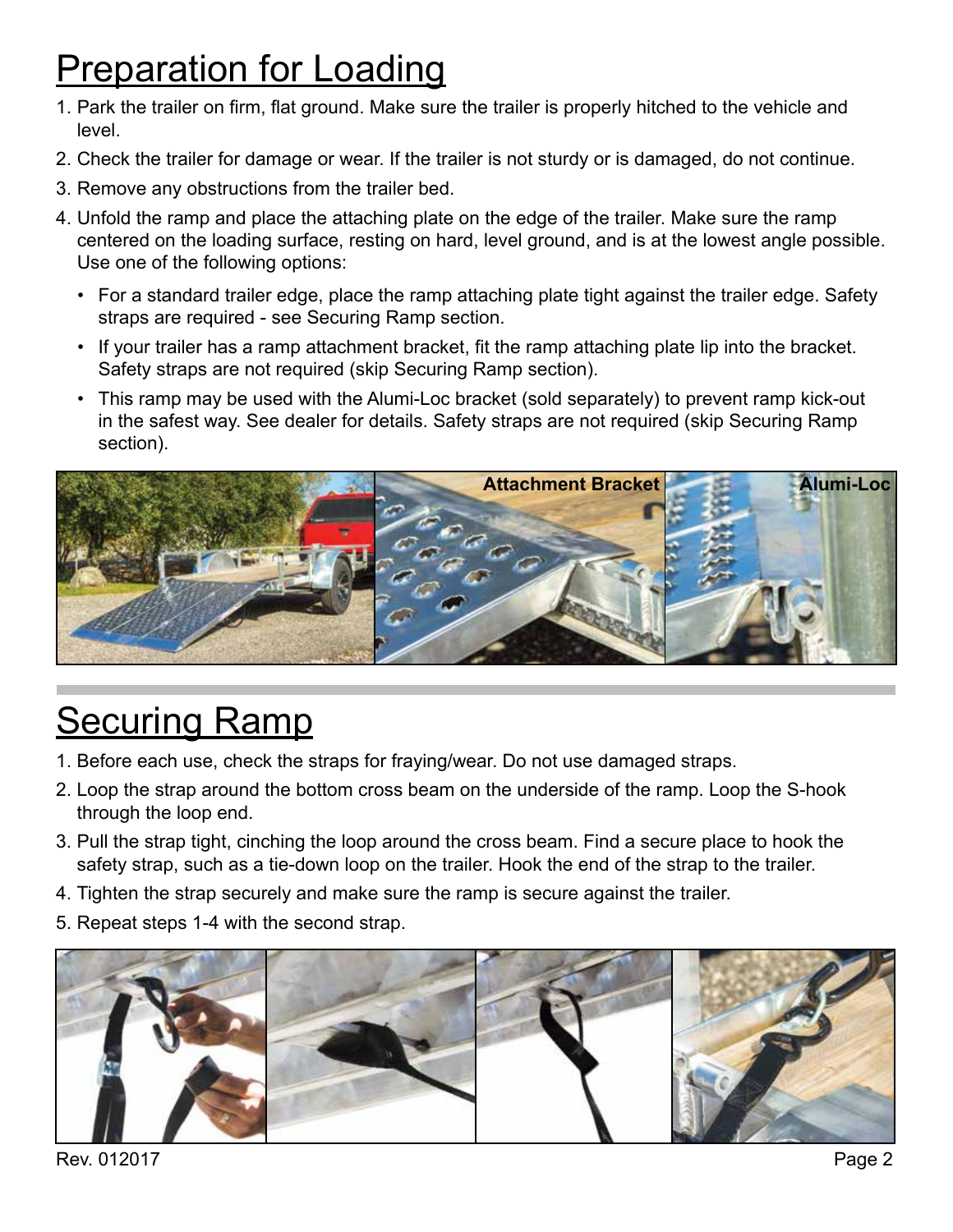# **Loading**

- 1. Start the motorcycle or ATV. Position the vehicle to ride up the center of the ramp. Be ready to put your feet down in case of a stall. Acceleration must be slow, smooth, and constant.
- 2. Stop when the motorcycle or ATV is in the trailer.
- 3. Secure the vehicle to the trailer. Remove ramp and safety straps.



# **Unloading**

- 1. Follow steps from Securing Ramp section.
- 2. Clear the unloading area behind the ramp.
- 3. Remove the tie down straps from the motorcycle or ATV.
- 4. Sit on the vehicle with one hand on the brake. Put up the kickstand (if applicable).
- 5. Wearing a helmet, back the vehicle slowly down the ramp. Using only the brake, slowly descend the ramp until the vehicle is fully off the ramp.
- 6. Park the vehicle. Remove ramp and safety straps.